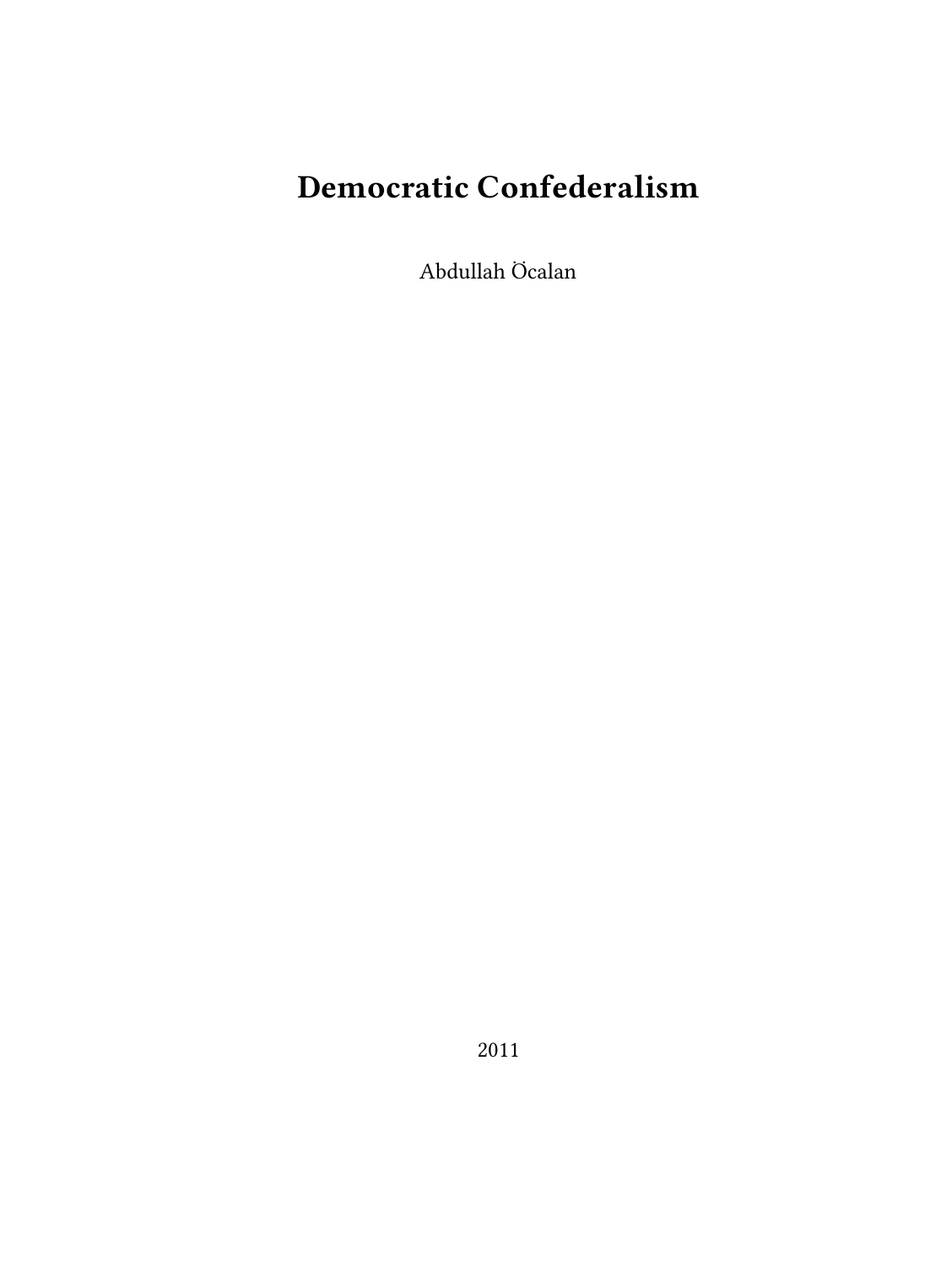# **Contents**

| I. Preface                                                                    | 3              |
|-------------------------------------------------------------------------------|----------------|
| II. The Nation-State                                                          | 4              |
| A. Basics                                                                     | $\overline{4}$ |
|                                                                               | $\overline{4}$ |
|                                                                               | 5              |
|                                                                               | 5              |
|                                                                               | 6              |
|                                                                               | 6              |
|                                                                               | 6              |
|                                                                               | 7              |
|                                                                               | 7              |
|                                                                               | 7              |
|                                                                               | 8              |
|                                                                               | 8              |
| III. Democratic Confederalism                                                 | 9              |
| A. Participation and the Diversity of the Political Landscape                 | 9              |
| B. The Heritage of the Society and the Accumulation of Historical Knowledge   | 9              |
|                                                                               | 10             |
| D. Democratic Confederalism and a Democratic Political System                 | 10             |
|                                                                               | 11             |
| F. Democratic Confederalism Versus Strife for Hegemony                        | 12             |
| G. Democratic Confederate Structures at a Global scale                        | 12             |
|                                                                               | 12             |
| IV. Principles of Democratic Confederalism                                    | 14             |
| V. Problems of the Peoples in the Middle East and Possible Ways to a Solution | 15             |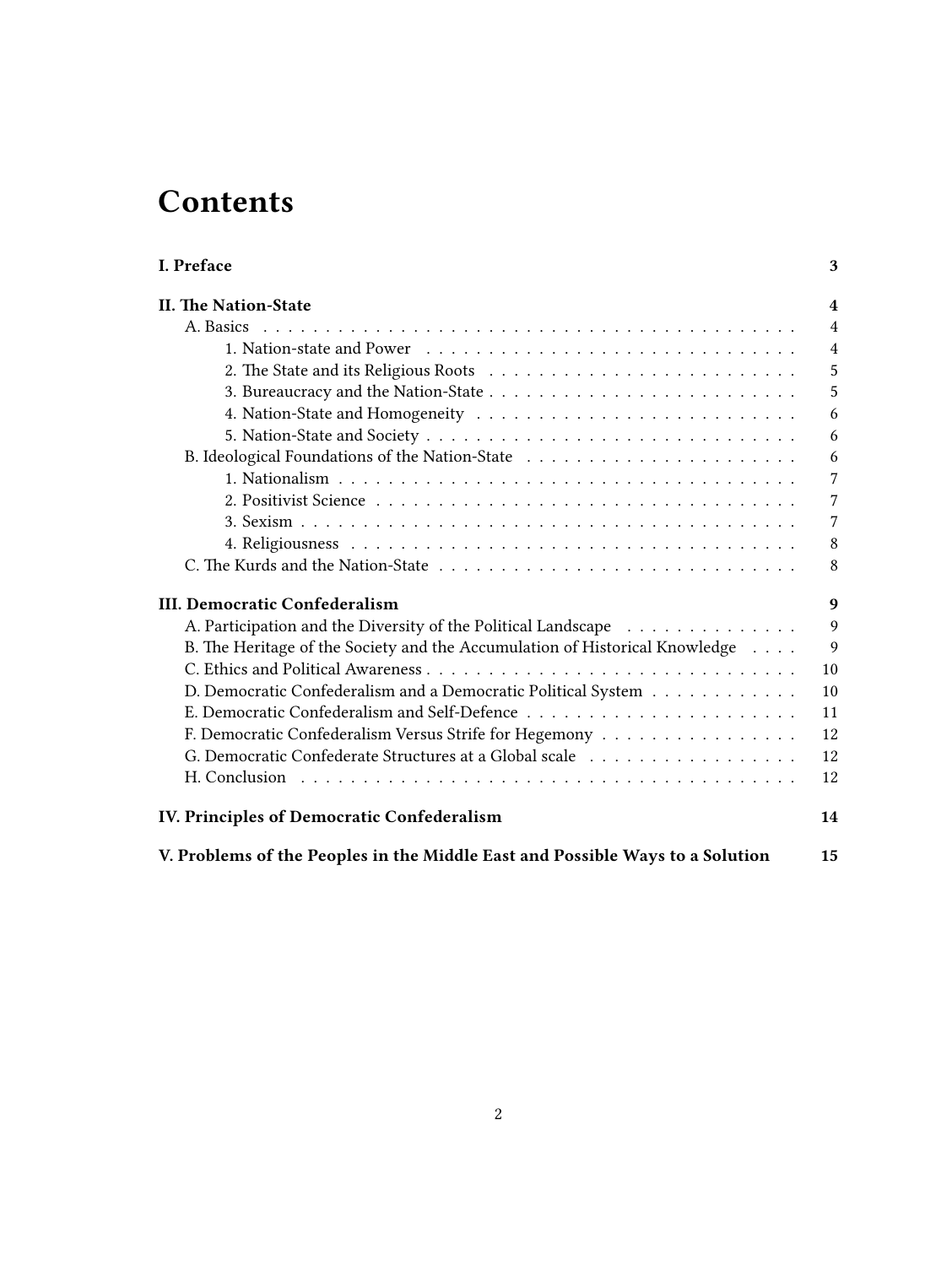## <span id="page-2-0"></span>**I. Preface**

For more than thirty years the Kurdistan Workers' Party (PKK) has been struggling for the legitimate rights of the Kurdish people. Our struggle, our fight for liberation turned the Kurdish question into an international issue which affected the entire Middle East and brought a solution of the Kurdish question within reach. When the PKK was formed in the 1970s the international ideological and political climate was characterized by the bipolar world of the Cold War and the conflict between the socialist and the capitalist camps. The PKK was inspired at that time by the rise of decolonialization movements all over the world. In this context we tried to find our own way in agreement with the particular situation in our homeland. The PKK never regarded the Kurdish question as a mere problem of ethnicity or nationhood. Rather, we believed, it was the project of liberating the society and democratizing it. These aims increasingly determined our actions since the 1990s. We also recognized a causal link between the Kurdish question and the global domination of the modern capitalist system. Without questioning and challenging this link a solution would not be possible. Otherwise we would only become involved in new dependencies. So far, with a view to issues of ethnicity and nationhood like the Kurdish question, which have their roots deep in history and at the foundations of society, there seemed to be only one viable. solution: the creation of a nation-state, which was the paradigm of the capitalist modernity at that time. We did not believe, however, that any ready-made political blueprints would be able to sustainably improve the situation of the people in the Middle East. Had it not been nationalism and nation-states which had created so many problems in the Middle East? Let us therefore take a closer look at the historical background of this paradigm and see whether we can map a solution that avoids the trap of nationalism and fits the situation of the Middle East better.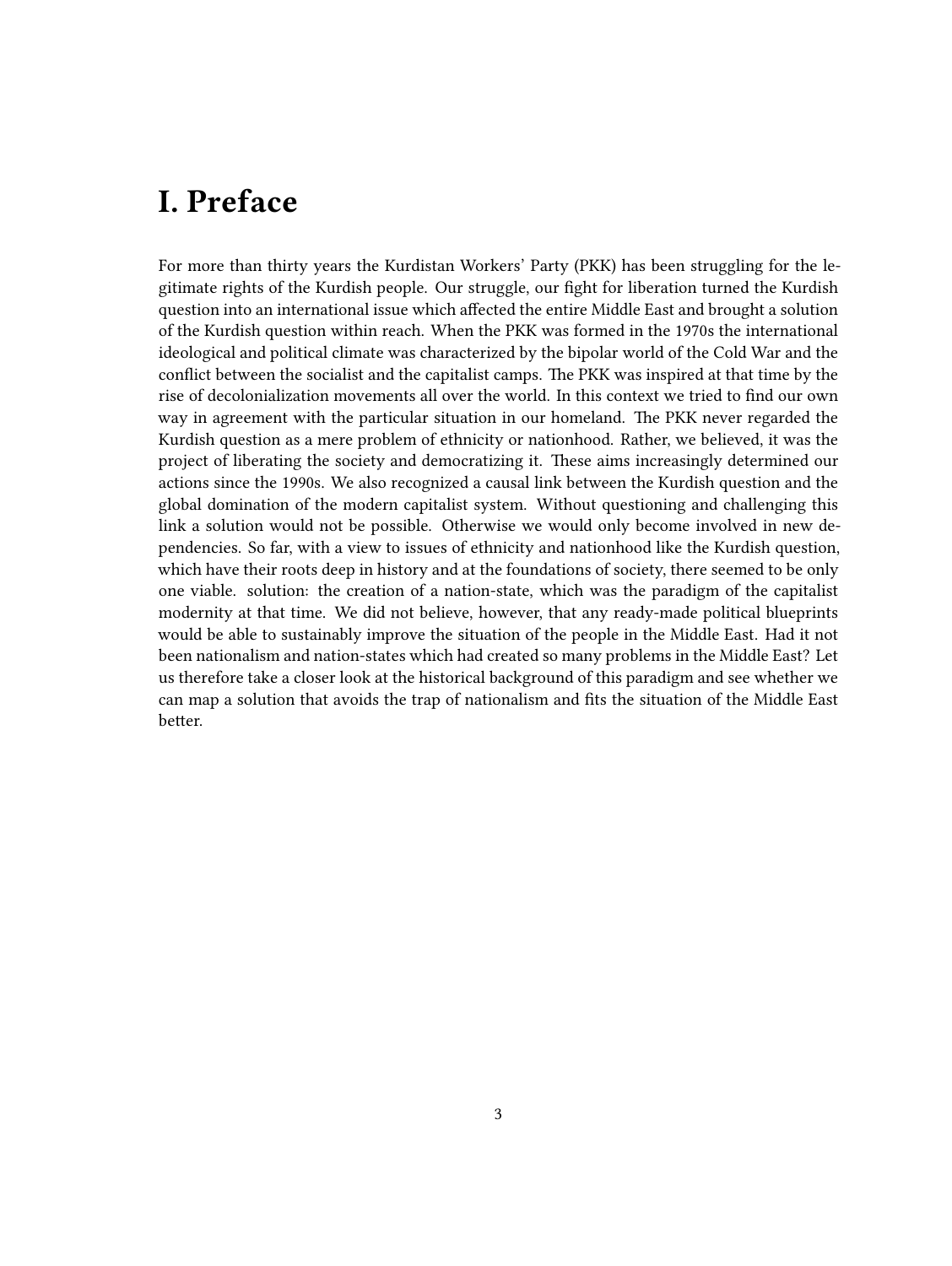## <span id="page-3-0"></span>**II. The Nation-State**

## <span id="page-3-1"></span>**A. Basics**

With the sedentarization of people they began to form an idea of the area that they were living in, its extension and its boundaries, which were mostly determined by nature and features of the landscape. Clans and tribes that had settled in a certain area and lived there for a long period of time developed the notions of a common identity and of the homeland. The boundaries between what the tribes saw as their homelands were not yet borders. Commerce, culture or language were not restricted by the boundaries. Territorial borders remained flexible for a long time. Feudal structures prevailed almost everywhere and now and then dynastic monarchies or great multi-ethnic empires rose with continuously changing borders and many different languages and religious communities like the Roman Empire, the Austro-Hungarian Empire, the Ottoman Empire or the British Empire. They survived long periods of time and many political changes because their feudal basis enabled them to distribute power flexibly over a wide range of smaller secondary power centres.

#### <span id="page-3-2"></span>**1. Nation-state and Power**

With the appearance of the nation-state trade, commerce and finance pushed for political participation and subsequently added their power to the traditional state structures. The development of the nation-state at the beginning of the Industrial Revolution more than two hundred years ago went hand in hand with the unregulated accumulation of capital on the one hand and the unhindered exploitation of the fast growing population on the other hand. The new bourgeoisie which rose from this revolution wanted to take part in the political decisions and state structures. Capitalism, their new economic system, thus became an inherent component of the new nationstate. The nation-state needed the bourgeoisie and the power of the capital in order to replace the old feudal order and its ideology which rested on tribal structures and inherited rights by a new national ideology which united all tribes and clans under the roof of the nation. In this way, capitalism and nation-state became so closely linked to each other that neither could be imagined to exist without the other. As a consequence of this, exploitation was not only sanctioned by the state but even encouraged and facilitated. But above all the nation-state must be thought as the maximum form of power. None of the other types of state have such a capacity of power. One of the main reasons for this is that the upper part of the middle-class has been linked to the process of monopolization in an ever-more increasing manner. The nationstate itself is the most developed complete monopoly. It is the most developed unity of monopolies such as trade, industrial, finance and power. One should also think of ideological monopoly as an indivisible part of the power monopoly.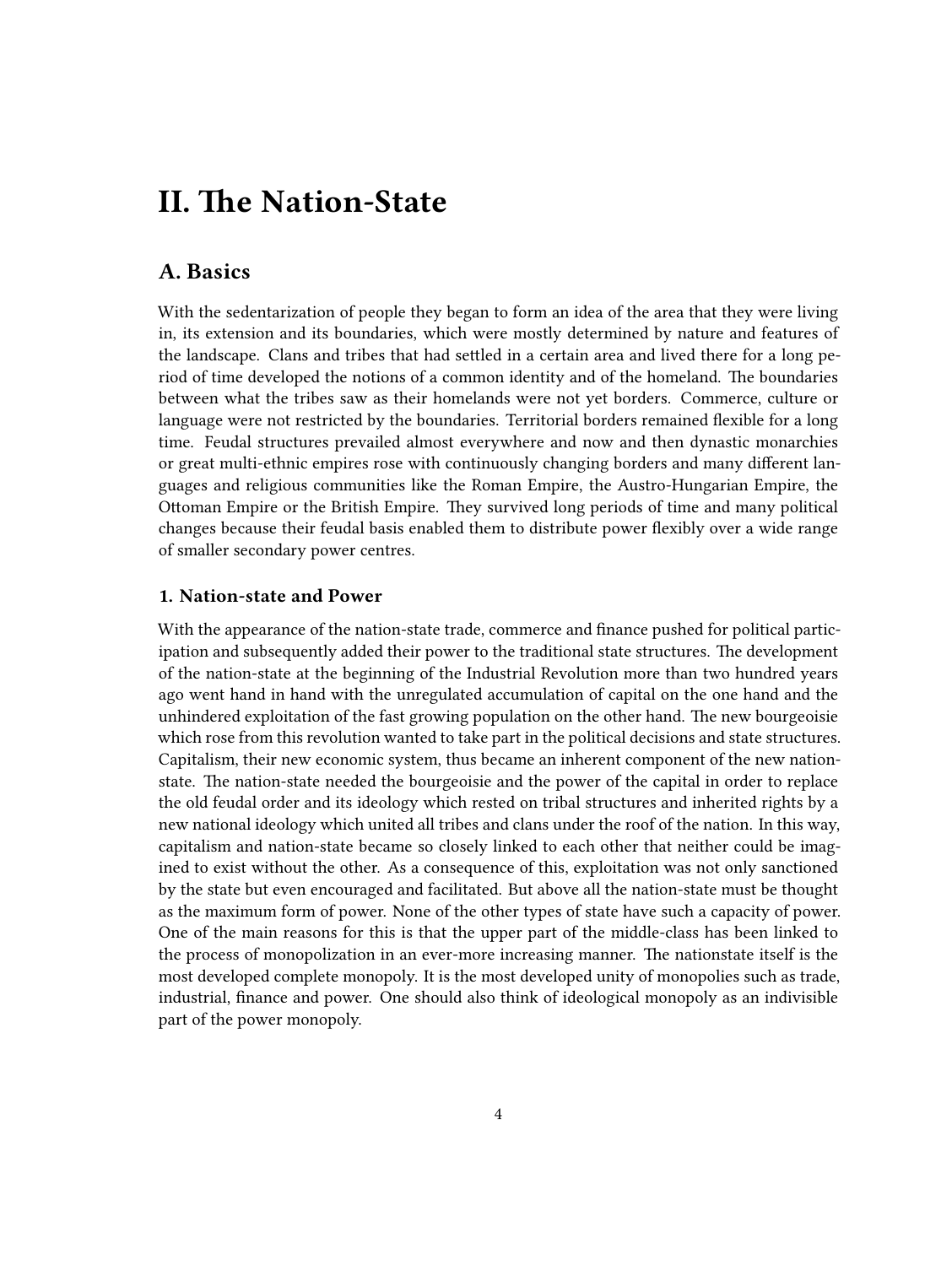#### <span id="page-4-0"></span>**2. The State and its Religious Roots**

The religious roots of the state have already been discussed in detail (A. Ocalan, The Roots of Civilisation, London, 2007). Many contemporary political concepts and notions have their origin in religious or theological concepts or structures. In fact, a closer look reveals that religion and divine imagination brought about the first social identities in history. They formed the ideological glue of many tribes and other pre-state communities and defined their existence as communities.

Later, after state structures had already developed, the traditional links between state, power and society began to weaken. The sacred and divine ideas and practices which had been present at the origin of the community increasingly lost their meaning for the common identity and were, instead, transferred onto power structures like monarchs or dictators. The state and its power were derived from divine will and law and its ruler became king by the grace of God. They represented divine power on earth.

Today, most modern states call themselves secular, claiming that the old bonds between religion and state have been severed and that religion is no longer a part of the state. This is arguably only half the truth. Even if religious institutions or representatives of the clergy do no longer participate in political and social decision-making they still do influence these decisions to an extent just as they are influenced themselves by political or social ideas and developments. Therefore, secularism, or laicism as it is called in Turkey, still contains religious elements. The separation of state and religion is the result of a political decision. It did not come naturally. This is why even today power and state seem to be something given, god-given we might even say. Notions like secular state or secular power remain ambiguous. The nation-state has also allocated a number of attributes which serve to replace older religiously rooted attributes like: nation, fatherland, national flag, national anthem, and many others. Particularly notions like the unity of state and nation serve to transcend the material political structures and are, as such, reminiscent of the pre-state unity with God. They have been put in the place of the divine

When in former times a tribe subjugated another tribe its members had to worship the gods of the victors. We may arguably call this process a process of colonization, even assimilation. The nation-state is a centralized state with quasi-divine attributes that has completely disarmed the society and monopolizes the use of force.

#### <span id="page-4-1"></span>**3. Bureaucracy and the Nation-State**

Since the nation-state transcends its material basis, the citizens, it assumes an existence beyond its political institutions. It needs additional institutions of its own to protect its ideological basis as well as legal, economic and religious structures. The resulting ever-expanding civil and military bureaucracy is expensive and serves only the preservation of the transcendent state itself, which in turn elevates the bureaucracy above the people. During the European modernity the state had all means at its disposal to expand its bureaucracy into all strata of the society. There it grew like cancer infecting all lifelines of the society. Bureaucracy and nation-state cannot exist without each other. If the nation-state is the backbone of the capitalist modernity it certainly is the cage of the natural society. Its bureaucracy secures the smooth functioning of the system, secures the basis of the production of goods, and secures the profits for the relevant economic actors in both the real-socialist and the business-friendly nation-state. The nation-state domesticates the society in the name of capitalism and alienates the community from its natural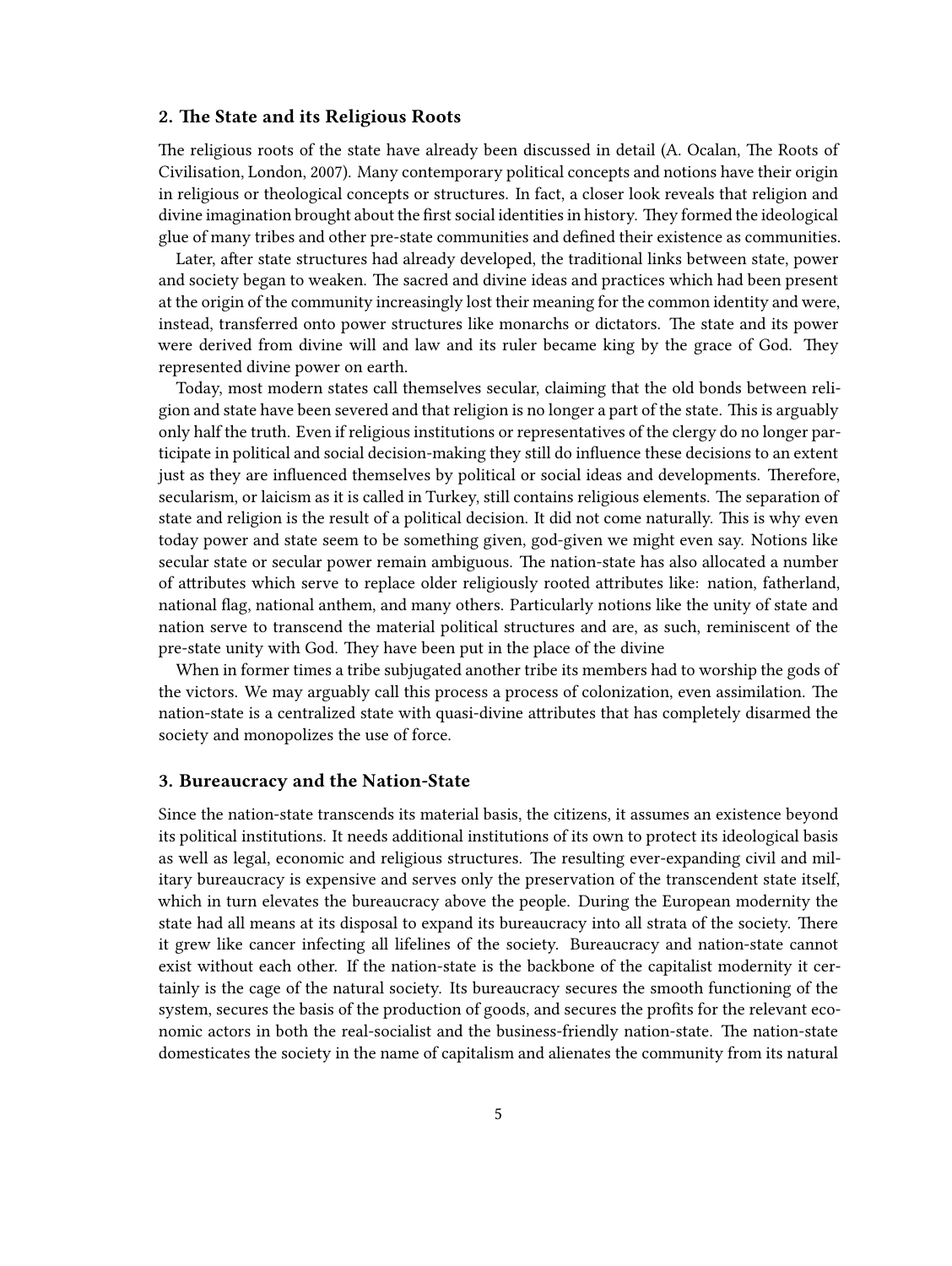foundations. Any analysis meant to localize and solve social problems needs to take a close look at these links

#### <span id="page-5-0"></span>**4. Nation-State and Homogeneity**

The nation-state in its original form aimed at the monopolization of all social processes. Diversity and plurality had to be fought, an approach that led into assimilation and genocide. It does not only exploit the ideas and the labour potential of the society and colonize the heads of the people in the name of capitalism. It also assimilates all kinds of spiritual and intellectual ideas and cultures in order to preserve its own existence. It aims at creating a single national culture, a single national identity, and a single unified religious community. Thus it also enforces a homogeneous citizenship. The notion of citizen has been created as a result of the quest for such a homogeneity. The citizenship of modernity defines nothing but the transition made from private slavery to state slavery. Capitalism can not attain profit in the absence of such modern slave armies. The homogenic national society is the most artificial society to have ever been created and is the result of the "social engineering project". These goals are generally accomplished by the use of force or by financial incentives and have often resulted in the physical annihilation of minorities, cultures, or languages or in forced assimilation. The history of the last two centuries is full of examples illustrating the violent attempts at creating a nation that corresponds to the imaginary reality of a true nation-state.

#### <span id="page-5-1"></span>**5. Nation-State and Society**

It is often said that the nation-state is concerned with the fate of the common people. This is not true. Rather, it is the national governor of the worldwide capitalist system, a vassal of the capitalist modernity which is more deeply entangled in the dominant structures of the capital than we usually tend to assume: It is a colony of the capital. Regardless how nationalist the nationstate may present itself, it serves to the same extent the capitalist processes of exploitation. There is no other explanation for the horrible redistribution wars of the capitalist modernity. Thus the nation-state is not with the common people  $-$  it is an enemy of the peoples. Relations between other nation-states and international monopolies are coordinated by the diplomats of the nation-state. Without the recognition by other nation-states none of them could survive. The reason can be found in the logic of the worldwide capitalist system. Nation-states which leave the phalanx of the capitalist system will be overtaken by the same fate that the Saddam regime in Iraq experienced or it will be brought to its knees by means of economic embargoes. Let us now derive some characteristics of the nation-state from the example of the Republic of Turkey.

### <span id="page-5-2"></span>**B. Ideological Foundations of the Nation-State**

In the past the history of states was often equated with the history of their rulers, which lent them almost divine qualities. This practice changed with the rise of the nation-state. Now the entire state was idealized and elevated to a divine level.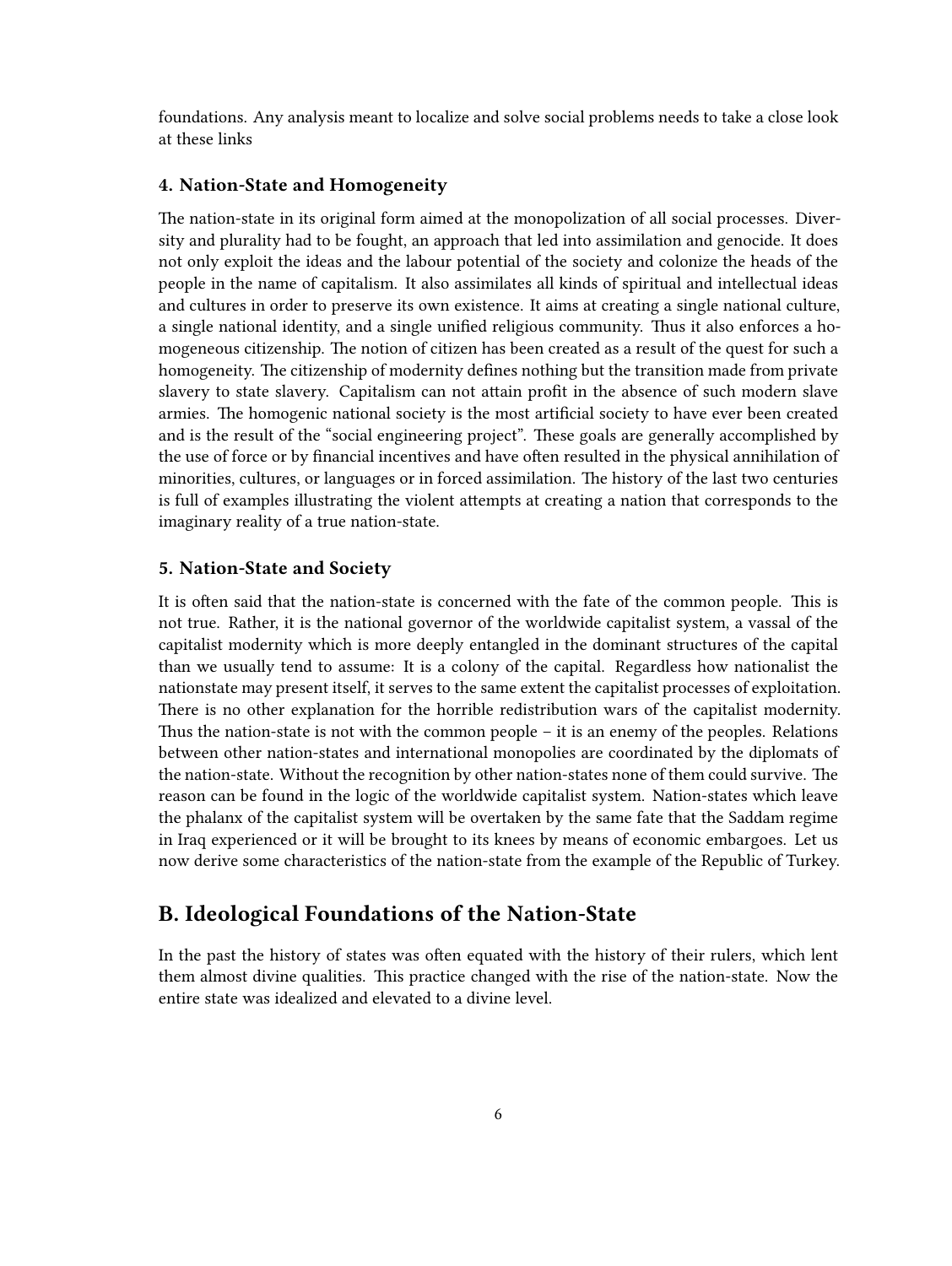#### <span id="page-6-0"></span>**1. Nationalism**

Assuming that we would compare the nation-state to a living god then nationalism would be the correspondent religion. In spite of some seemingly positive elements, nation-state and nationalism show metaphysical characteristics. In this context, capitalist profit and the accumulation of capital appear as categories shrouded in mystery. There is a network of contradictory relations behind these terms that is based on force and exploitation. Their hegemonic strive for power serves the maximization of profits. In this sense, nationalism appears as a quasi-religious justification. Its true mission, however, is its service to the virtually divine nation-state and its ideological vision which pervades all areas of the society. Arts, science, and social awareness: none of them is independent. A true intellectual enlightenment therefore needs a fundamental analysis of these elements of modernity.

#### <span id="page-6-1"></span>**2. Positivist Science**

The paradigm of a positivist or descriptive science forms another ideological pillar of the nationstate. It fuels nationalist ideology but also laicism which has taken the form of a new religion. On the other hand it is one of the ideological foundations of modernity and its dogmata have influenced the social sciences sustainably. Positivism can be circumscribed as a philosophical approach that is strictly confined to the appearance of things, which it equates with reality itself. Since in positivism appearance is reality, nothing that has no appearance can be part of reality. We know from quantum physics, astronomy, some fields of biology and even the gist of thought itself that reality occurs in worlds that are beyond observable events. The truth, in the relationship between the observed and the observer, has mystified itself to the extent that it no longer fits any physical scale or definition. Positivism denies this and thus, to an extent, resembles the idol worshipping of ancient times, where the idol constitutes the image of reality.

#### <span id="page-6-2"></span>**3. Sexism**

Another ideological pillar of the nation-state is the sexism that pervades the entire society. Many civilized systems have employed sexism in order to preserve their own power. They enforced women's exploitation and used them as a valuable reservoir of cheap labour. Women are also regarded as a valuable resource in so far as they produce offspring and provide the reproduction of men. Thus, woman is both a sexual object and a commodity. She is a tool for the preservation of male power and can at best advance to become an accessory of the patriarchal male society. On the one hand, the sexism of the society of the nation-state strengthens the power of the men; on the other hand the nationstate turns its society into a colony by the exploitation of women. In this respect women can also be regarded as an exploited nation. In the course of the history of civilization the patriarchy consolidated the traditional framework of hierarchies, which in the nation-state is fuelled by sexism. Socially rooted sexism is just like nationalism an ideological product of the nation-state and of power. Socially rooted sexism is not less dangerous than capitalism. The patriarchy, however, tries to hide these facts at any rate. This is understandable with a view to the fact that all power relations and state ideologies are fuelled by sexist concepts and behaviour. Without the repression of the women the repression of the entire society is not conceivable. The sexism within the nation-state society while on the one hand gives the male the maximum power on the other hand turns the society through the woman into the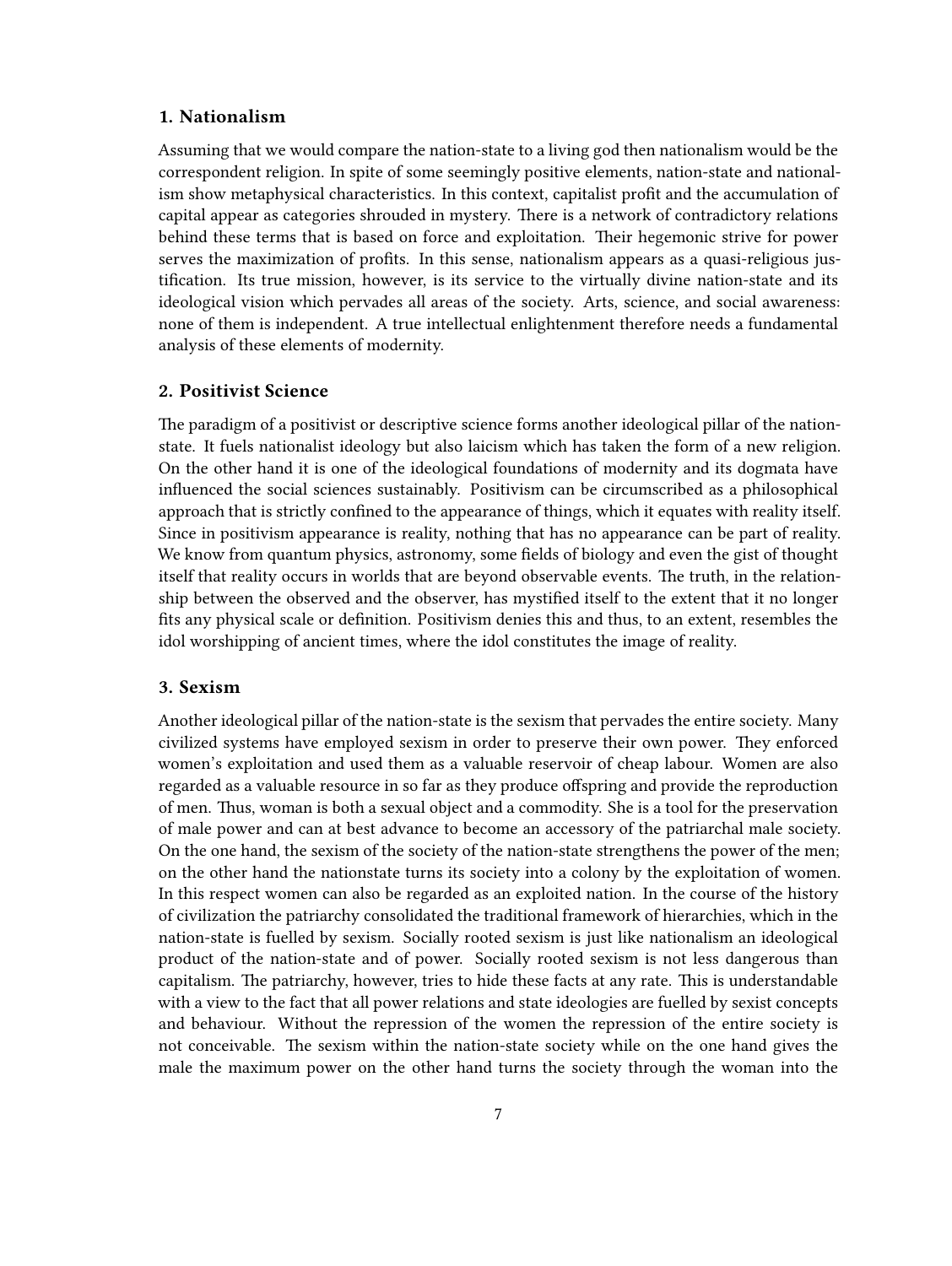worst colony of all. Hence woman is the historical-society's colony nation which has reached its worst position within the nation-state. All the power and state ideologies stem from sexist attitudes and behaviour. Woman's slavery is the most profound and disguised social area where all types of slavery, oppression and colonization are realized. Capitalism and nation-state act in full awareness of this. Without woman's slavery none of the other types of slavery can exist let alone develop. Capitalism and nation-state denote the most institutionalized dominant male. More boldly and openly spoken: capitalism and nation-state are the monopolism of the despotic and exploitative male.

#### <span id="page-7-0"></span>**4. Religiousness**

Even if it acts seemingly like a secular state, the nation-state does not shy away from using a mélange of nationalism and religion for its purposes. The reason is simple: religion still plays an important part in some societies or parts of them. In particular Islam is very agile in this respect. However, religion in the age of modernity does no longer play its traditional role. Whether it is a radical of a moderate belief, religion in the nation-state does no longer have a mission in the society. It can only do what it is permitted by the nation-state. Its still existing influence and its functionality, which can be mis-used for the promotion of nationalism, are interesting aspects for the nation-state. In some cases religion even takes on the part of nationalism. The Shi'ah of Iran is one of the most powerful ideological weapons of the Iranian state. In Turkey the Sunni ideology plays a similar but more limited part.

## <span id="page-7-1"></span>**C. The Kurds and the Nation-State**

After the preceding short introduction into the nation-state and its ideological basics we will now see why the foundation of a separate Kurdish nation-state does not make sense for the Kurds. Over the last decades the Kurds have not only struggled against repression by the dominant powers and for the recognition of their existence but also for the liberation of their society from the grip of feudalism. Hence it does not make sense to replace the old chains by new ones or even enhance the repression. This is what the foundation of a nation-state would mean in the context of the capitalist modernity. Without opposition against the capitalist modernity there will be no place for the liberation of the peoples. This is why the founding of a Kurdish nationstate is not an option for me. The call for a separate nation-state results from the interests of the ruling class or the interests of the bourgeoisie but does not reflect the interests of the people since another state would only be the creation of additional injustice and would curtail the right to freedom even more. The solution to the Kurdish question, therefore, needs to be found in an approach that weakens the capitalist modernity or pushes it back. There are historical reasons, social peculiarities and actual developments as well as the fact that the settlement area of the Kurds extends over the territories of four different countries which make a democratic solution indispensable. Furthermore, there is also the important fact that the entire Middle East suffers from a democracy deficit. Thanks to the geostrategic situation of the Kurdish settlement area successful Kurdish democratic projects promise to advance the democratization of the Middle East in general. Let us call this democratic project democratic confederalism.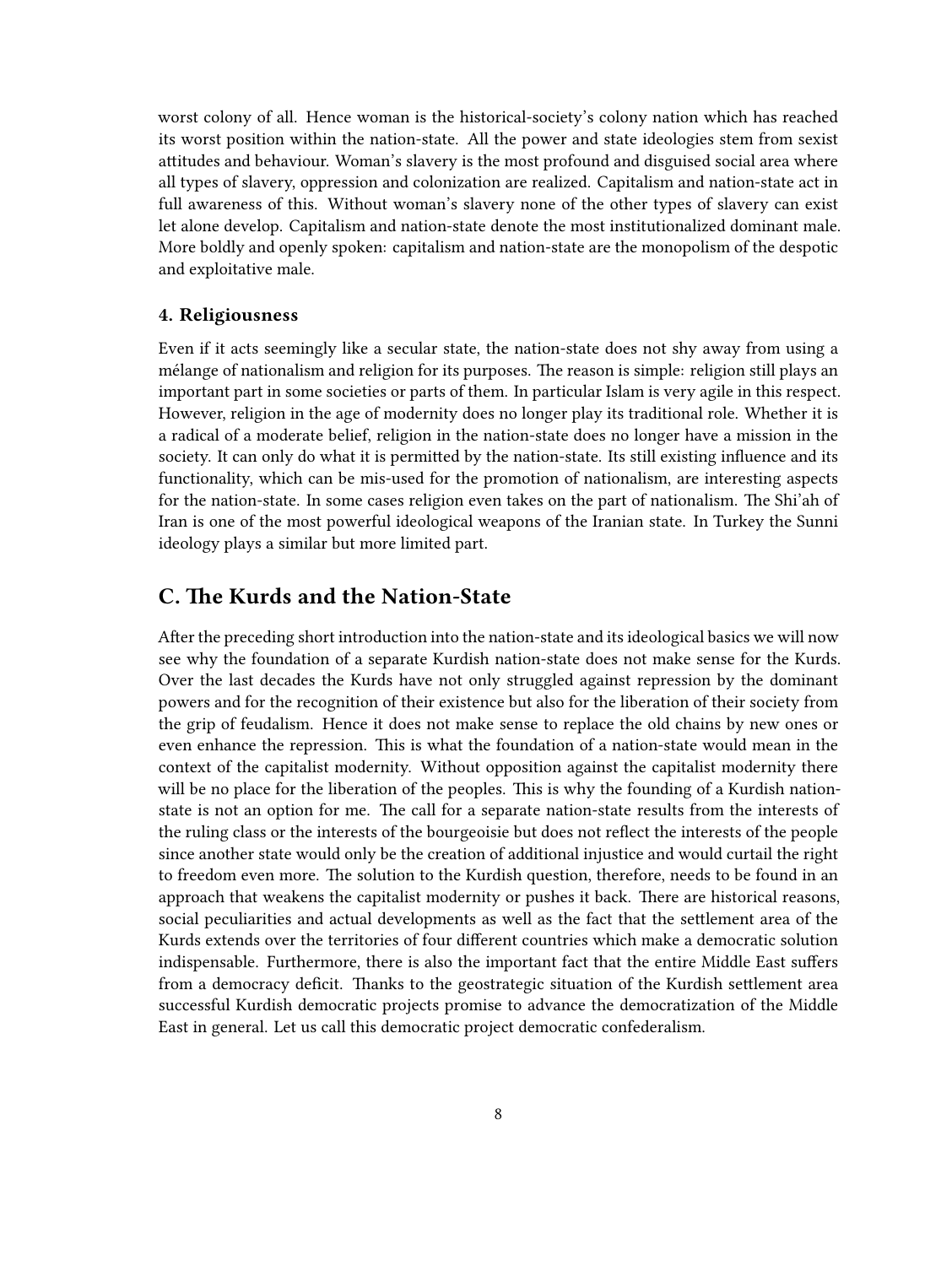## <span id="page-8-0"></span>**III. Democratic Confederalism**

This kind of rule or administration can be called a non-state political administration or a democracy without a state. Democratic decision-making processes must not be confused with the processes known from public administration. States only administrate while democracies govern. States are founded on power; democracies are based on collective consensus. Office in the state is determined by decree, even though it may be in part legitimized by elections. Democracies use direct elections. The state uses coercion as a legitimate means. Democracies rest on voluntary participation. Democratic confederalism is open towards other political groups and factions. It is flexible, multi-cultural, anti-monopolistic, and consensus-oriented. Ecology and feminism are central pillars. In the frame of this kind of self-administration an alternative economy will become necessary, which increases the resources of the society instead of exploiting them and thus does justice to the manifold needs of the society

## <span id="page-8-1"></span>**A. Participation and the Diversity of the Political Landscape**

The contradictory composition of the society necessitates political groups with both vertical and horizontal formations. Central, regional and local groups need to be balanced in this way. Only they, each for itself, are able to deal with its special concrete situation and develop appropriate solutions for far-reaching social problems. It is a natural right to express one's cultural, ethnic, or national identity with the help of political associations. However, this right needs an ethical and political society. Whether nationstate, republic, or democracy – democratic confederalism is open for compromises concerning state or governmental traditions. It allows for equal coexistence

## <span id="page-8-2"></span>**B. The Heritage of the Society and the Accumulation of Historical Knowledge**

Then again, democratic confederalism rests on the historical experience of the society and its collective heritage. It is not an arbitrary modern political system but, rather, accumulates history and experience. It is the offspring of the life of the society. The state continuously orientates itself towards centralism in order to pursue the interests of the power monopolies. Just the opposite is true for confederalism. Not the monopolies but the society is at the centre of political focus. The heterogeneous structure of the society is in contradiction to all forms of centralism. Distinct centralism only results in social eruptions. Within living memory people have always formed loose groups of clans, tribes or other communities with federal qualities. In this way they were able to preserve their internal autonomy. Even the internal government of empires employed diverse methods of self-administration for their different parts, which included religious authorities, tribal councils, kingdoms, and even republics. Hence it is important to understand, that even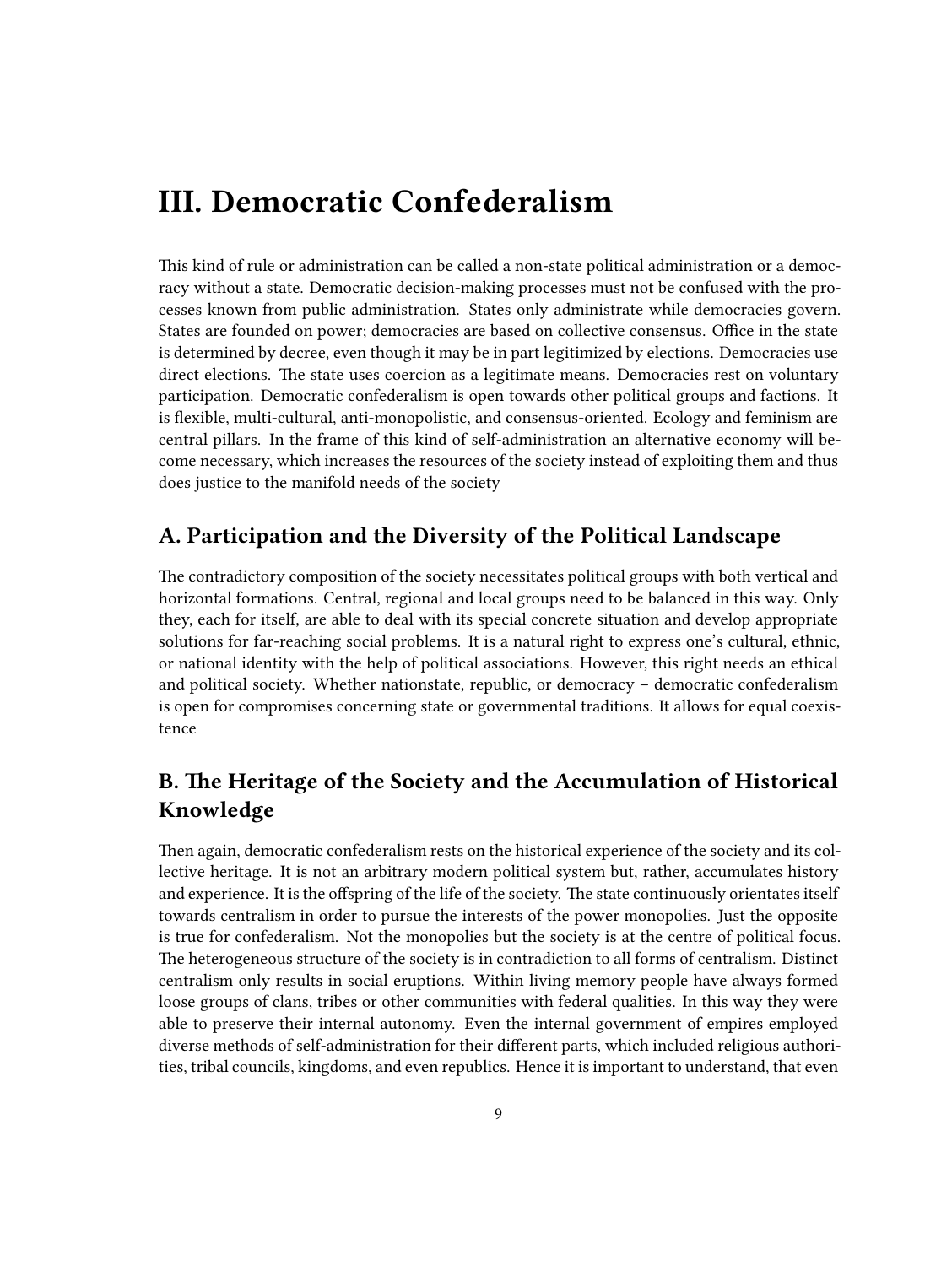centralist seeming empires follow a confederate organizational structure. The centralist model is not an administrative model wanted by the society. Instead, it has its source in the preservation of power of the monopolies.

## <span id="page-9-0"></span>**C. Ethics and Political Awareness**

The classification of the society in categories and terms after a certain pattern is produced artificially by the capitalist monopolies. What counts in a society like that is not what you are but what you appear to be. The putative alienation of the society from its own existence encourages the withdrawal from active participation, a reaction which is often called disenchantment with politics. However, societies are essentially political and value-oriented. Economic, political, ideological, and military monopolies are constructions which contradict the nature of society by merely striving for the accumulation of surplus. They do not create values. Nor can a revolution create a new society. It can only influence the ethical and political web of a society. Anything else is at the discretion of the ethics-based political society. I mentioned already that the capitalist modernity enforces the centralization of the state. The political and military power centres within the society have been deprived of their influence. The nation-state as a modern substitute of monarchy left a weakened and defenceless society behind. In this respect, legal order and public peace only imply the class rule of the bourgeoisie. Power constitutes itself in the central state and becomes one of the fundamental administrative paradigms of modernity. This puts the nation-state in contrast to democracy and republicanism. Our project of "democratic modernity" is meant as an alternative draft to modernity as we know it. It builds on democratic confederalism as a fundamental political paradigm. Democratic modernity is the roof of an ethics-based political society. As long as we make the mistake to believe that societies need to be homogeneous monolithic entities it will be difficult to understand confederalism. Modernity's history is also a history of four centuries of cultural and physical genocide in the name of an imaginary unitary society. Democratic confederalism as a sociological category is the counterpart of this history and it rests on the will to fight if necessary as well as on ethnic, cultural, and political diversity. The crisis of the financial system is an inherent consequence of the capitalist nation-state. However, all efforts of the neoliberals to change the nation-state have remained unsuccessful. The Middle East provides instructive examples.

## <span id="page-9-1"></span>**D. Democratic Confederalism and a Democratic Political System**

In contrast to a centralist and bureaucratic understanding of administration and exercise of power confederalism poses a type of political self-administration where all groups of the society and all cultural identities can express themselves in local meetings, general conventions and councils. This understanding of democracy opens the political space to all strata of the society and allows for the formation of different and diverse political groups. In this way it also advances the political integration of the society as a whole. Politics becomes a part of everyday life. Without politics the crisis of the state cannot be solved since the crisis is fuelled by a lack of representation of the political society. Terms like federalism or self administration as they can be found in liberal democracies need to be conceived anew. Essentially, they should not be conceived as hierarchical levels of the administration of the nation-state but rather as central tools of social expression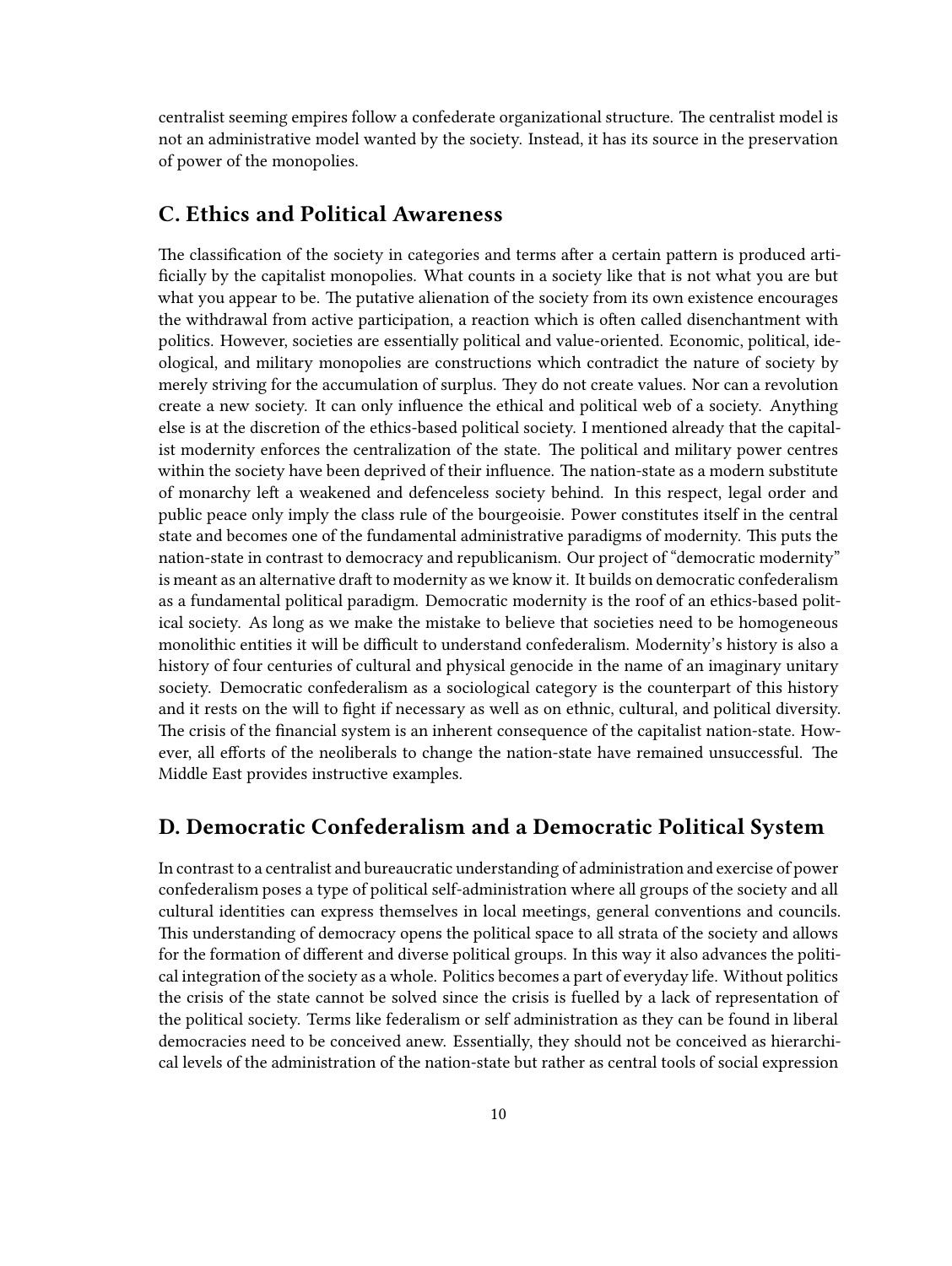and participation. This, in turn, will advance the politicization of the society. We do not need big theories here, what we need is the will to lend expression to the social needs by strengthening the autonomy of the social actors structurally and by creating the conditions for the organization of the society as a whole. The creation of an operational level where all kinds of social and political groups, religious communities, or intellectual tendencies can express themselves directly in all local decision-making processes can also be called participative democracy. The stronger the participation the more powerful is this kind of democracy. While the nation-state is in contrast to democracy, and even denies it, democratic confederalism constitutes a continuous democratic process.

The social actors, which are each for itself federative units, are the germ cells of participative democracy. They can combine and associate into new groups and confederations according to the situation. Each of the political units involved in participative democracy is essentially democratic. In this way, what we call democracy then is the application of democratic processes of decisionmaking from the local level to the global level in the framework of a continuous political process. This process will affect the structure of the social web of the society in contrast to the striving for homogeneity of the nation-state, a construct that can only be realized by force thus bringing about the loss of freedom.

I have already addressed the point that the local level is the level where the decisions are made. However, the thinking leading to these decisions needs to be in line with global issues. We need to become aware of the fact that even villages and urban neighbourhoods require confederate structures. All areas of the society need to be given to self-administration, all levels of it need to be free to participate.

## <span id="page-10-0"></span>**E. Democratic Confederalism and Self-Defence**

Essentially, the nation-state is a militarily structured entity. Nation-states are eventually the products of all kinds of internal and external warfare. None of the existing nation-states has come into existence all by itself. Invariably, they have a record of wars. This process is not limited to their founding phase but, rather, it builds on the militarization of the entire society. The civil leadership of the state is only an accessory of the military apparatus. Liberal democracies even outdo this by painting their militaristic structures in democratic and liberal colours. However, this does not keep them from seeking authoritarian solutions at the highpoint of a crisis caused by the system itself. Fascist exercise of power is the nature of the nation-state. Fascism is the purest form of the nation-state.

This militarization can only be pushed back with the help of self-defence. Societies without any mechanism of self-defence lose their identities, their capability of democratic decision-making, and their political nature. Therefore, the self-defence of a society is not limited to the military dimension alone. It also presupposes the preservation of its identity, its own political awareness, and a process of democratization. Only then can we talk about self-defence.

Against this background democratic confederalism can be called a system of self-defence of the society. Only with the help of confederate networks can there be a basis to oppose the global domination of the monopolies and nation-state militarism. Against the network of monopolies we must build up an equally strong network of social confederacies.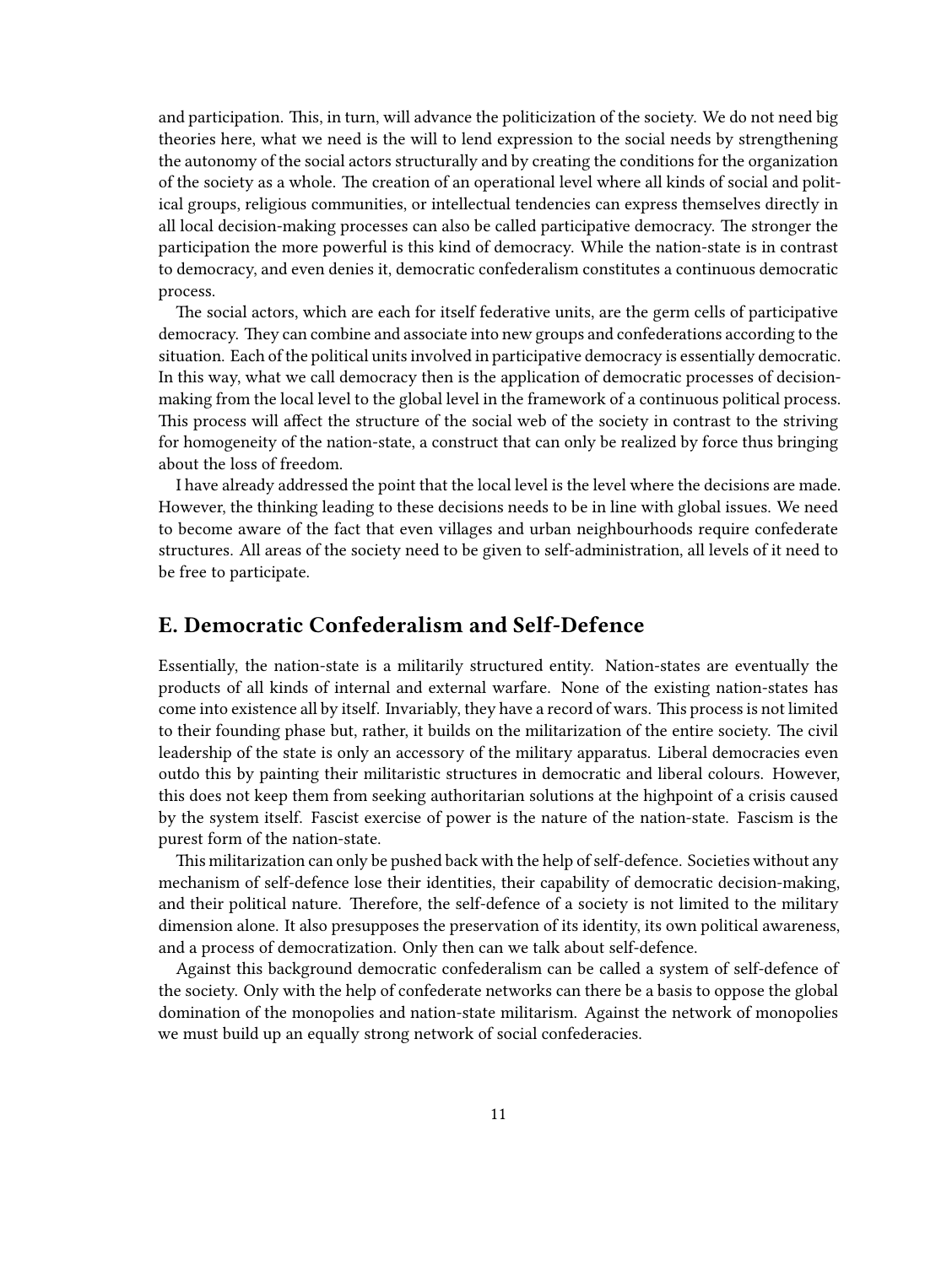This means in particular that the social paradigm of confederalism does not involve a military monopoly for the armed forces, which do only have the task of ensuring the internal and external security. They are under direct control of the democratic institutions. The society itself must be able to determine their duties. One of their tasks will be the defence of the free will of the society from internal and external interventions. The composition of the military leadership needs to be determined in equal terms and parts by both the political institutions and the confederate groupings.

## <span id="page-11-0"></span>**F. Democratic Confederalism Versus Strife for Hegemony**

In democratic confederalism there is no room for any kind of hegemony striving. This is particularly true in the field of ideology. Hegemony is a principle that is usually followed by the classic type of civilization. Democratic civilizations reject hegemonic powers and ideologies. Any ways of expression which cut across the boundaries of democratic self-administration would carry self-administration and freedom of expression ad absurdum. The collective handling of matters of the society needs understanding, respect of dissenting opinions and democratic ways of decisionmaking. This is in contrast to the understanding of leadership in the capitalist modernity where arbitrary bureaucratic decisions of nation-state character are diametrically opposed to the democratic-confederate leadership in line with ethic foundations. In democratic confederalism leadership institutions do not need ideological legitimization. Hence, they need not strive for hegemony

### <span id="page-11-1"></span>**G. Democratic Confederate Structures at a Global scale**

Although in democratic confederalism the focus is on the local level, organizing confederalism globally is not excluded. Contrariwise, we need to put up a platform of national civil societies in terms of a confederate assembly to oppose the United Nations as an association of nation-states under the leadership of the superpowers. In this way we might get better decisions with a view to peace, ecology, justice and productivity in the world.

## <span id="page-11-2"></span>**H. Conclusion**

Democratic confederalism can be described as a kind of selfadministration in contrast to the administration by the nationstate. However, under certain circumstances peaceful coexistence is possible as long as the nation-state does not interfere with central matters of self-administration. All such interventions would call for the self-defence of the civil society.

Democratic confederalism is not at war with any nation-state but it will not stand idly by at assimilation efforts. Revolutionary overthrow or the foundation of a new state does not create sustainable change. In the long run, freedom and justice can only be accomplished within a democratic-confederate dynamic process.

Neither total rejection nor complete recognition of the state is useful for the democratic efforts of the civil society. The overcoming of the state, particularly the nation-state, is a long-term process.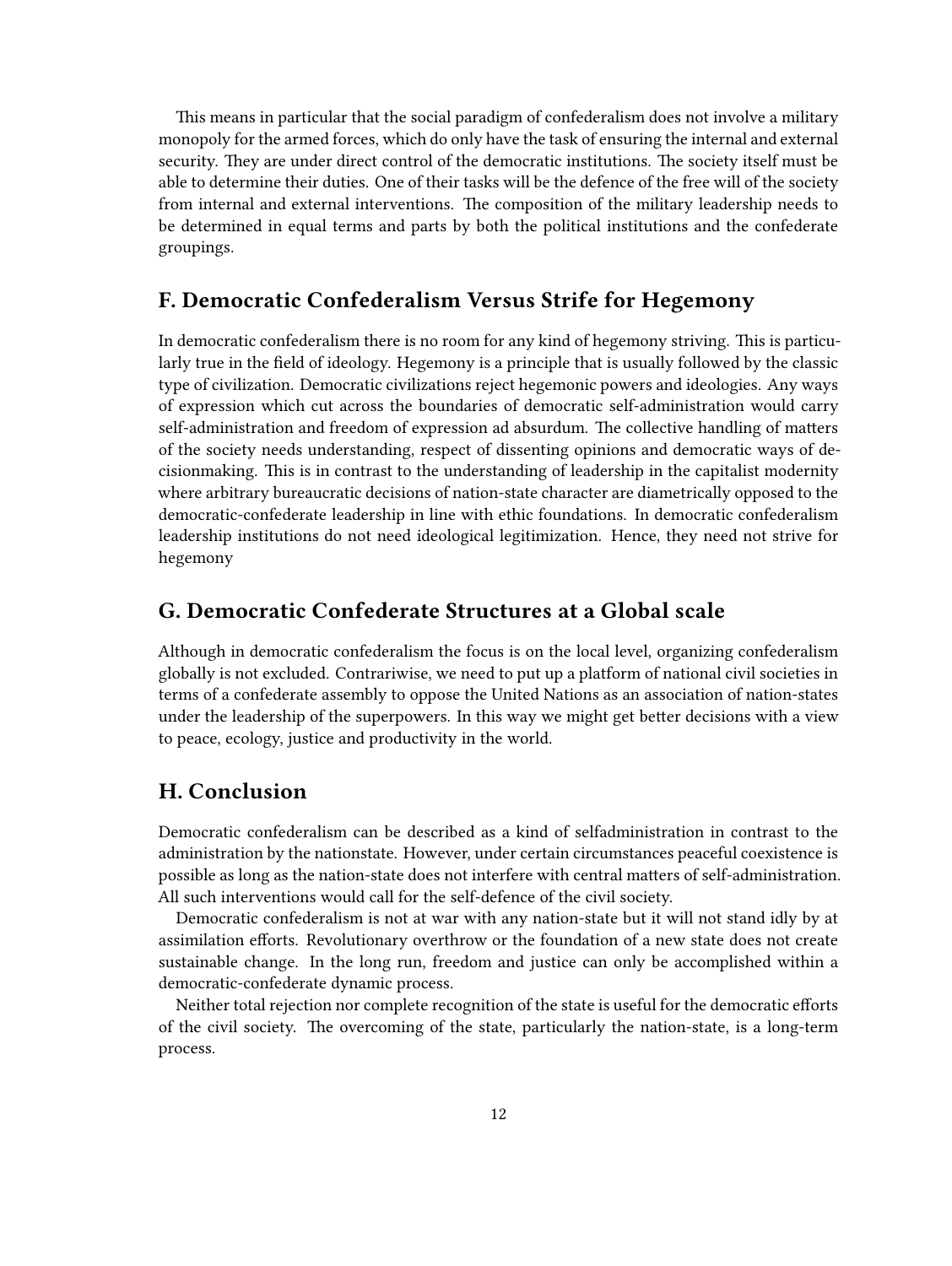The state will be overcome when democratic confederalism has proved its problem-solving capacities with a view to social issues. This does not mean, though, that attacks by nationstates have to be accepted. Democratic confederations will sustain self-defence forces at all times. Democratic confederations will not be limited to organize themselves within a single particular territory. They will become cross-border confederations when the societies concerned so desire.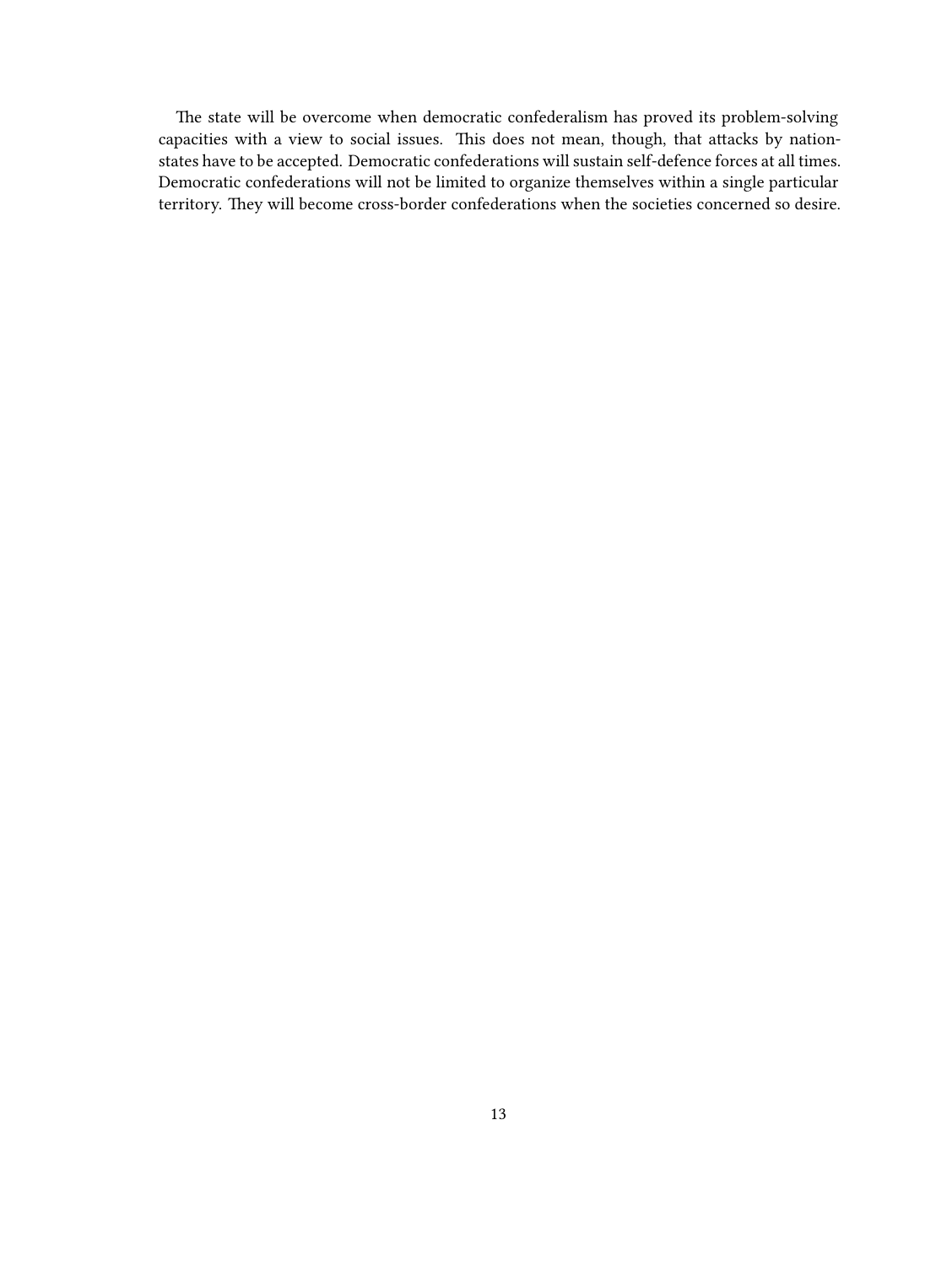## <span id="page-13-0"></span>**IV. Principles of Democratic Confederalism**

1. The right of self-determination of the peoples includes the right to a state of their own. However, the foundation of a state does not increase the freedom of a people. The system of the United Nations that is based on nation-states has remained inefficient. Meanwhile, nation-states have become serious obstacles for any social development. Democratic confederalism is the contrasting paradigm of the oppressed people.

2. Democratic confederalism is a non-state social paradigm. It is not controlled by a state. At the same time, democratic confederalism is the cultural organizational blueprint of a democratic nation.

3. Democratic confederalism is based on grass-roots participation. Its decision-making processes lie with the communities. Higher levels only serve the coordination and implementation of the will of the communities that send their delegates to the general assemblies. For limited space of time they are both mouthpiece and executive institutions. However, the basic power of decision rests with the local grass-roots institutions.

4. In the Middle East, democracy cannot be imposed by the capitalist system and its imperial powers which only damage democracy. The propagation of grass-roots democracy is elementary. It is the only approach that can cope with diverse ethnical groups, religions, and class differences. It also goes together well with the traditional confederate structure of the society

5. Democratic confederalism in Kurdistan is an anti-nationalist movement as well. It aims at realizing the right of self-defence of the peoples by the advancement of democracy in all parts of Kurdistan without questioning the existing political borders. Its goal is not the foundation of a Kurdish nationstate. The movement intends to establish federal structures in Iran, Turkey, Syria, and Iraq that are open for all Kurds and at the same time form an umbrella confederation for all four parts of Kurdistan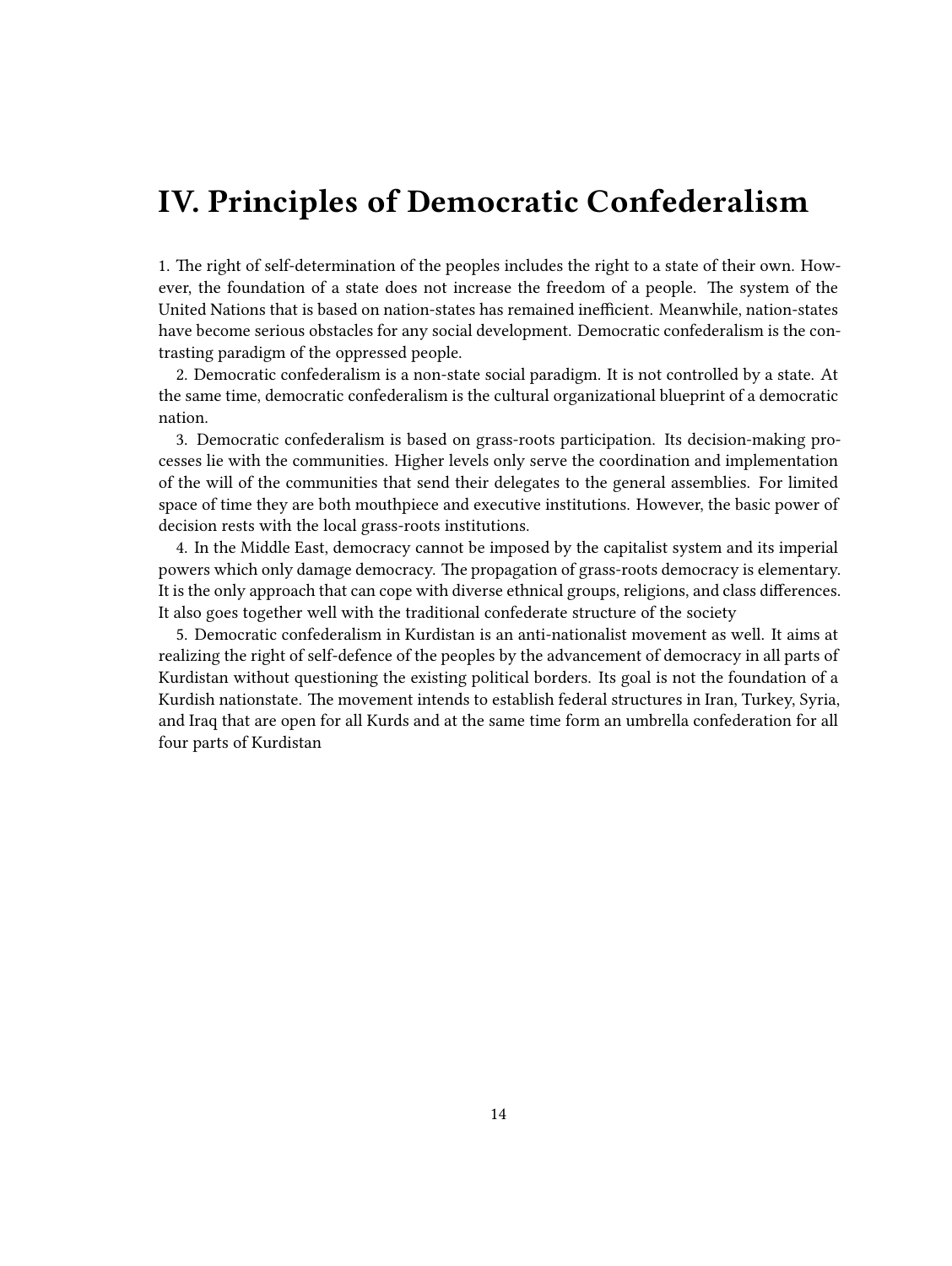# <span id="page-14-0"></span>**V. Problems of the Peoples in the Middle East and Possible Ways to a Solution**

The national question is not a phantasm of the capitalist modernity. Nevertheless it was the capitalist modernity which imposed the national question on the society. The nation replaced the religious community. However, the transition to a national society needs the overcoming of the capitalist modernity if the nation is not to remain the disguise of repressive monopolies.

As negative as is the over-emphasis of the national category in the Middle East as severe would be the consequences of neglecting the collective national aspect. Hence the method in handling the issue should not be ideological but scientific and not nationstatist but based on the concept of democratic nation and democratic communalism. The contents of such an approach are the fundamental elements of democratic modernity.

Over the past two centuries nationalism and tendency for nation-states have been fuelled in the societies of the Middle East. The national issues have not been solved but rather have been aggravated in all areas of the society. Instead of cultivating productive competition the capital enforces internal and external wars in the name of the nation-state.

The theory of communalism would be an alternative to capitalism. In the framework of democratic nations which do not strive for power monopolies it may lead to peace in a region which has only been the field of gory wars and genocides.

In this context we can speak of four majority nations: Arabs, Persians, Turks, and Kurds. I do not wish to divide nations into majority or minority as I do not find this to be appropriate. But due to demographic considerations I shall speak of majority nations. In the same context we may also use the term minority nations.

1. There are more than twenty Arab nation-states which divide the Arab community and damage their societies by wars. This is one of the main factors responsible for the alienation of cultural values and the apparent hopelessness of the Arab national question. These nationstates have not even been able to form a cross-national economic community. They are the main reason of the problematic situation of the Arab nation. A religiously motivated tribal nationalism together with a sexist patriarchal society pervades all areas of the society resulting in distinct conservatism and slavish obedience. Nobody believes that the Arabs will be able to find an Arab national solution to their internal and crossnational problems. However, democratization and a communalist approach might provide such a solution. Their weakness towards Israel, which the Arab nation-states regard as a competitor, is not only the result of international support by the hegemonic powers. Rather, it is the result of a strong internal democratic and communal institutions within Israel. Over the last century, the society of the Arab nation has been weakened by radical nationalism and Islamism. Yet, if they are able to unite communal socialism which they are not a stranger to with that of the understanding of a democratic nation then they may be able to find themselves a secure, long-term solution.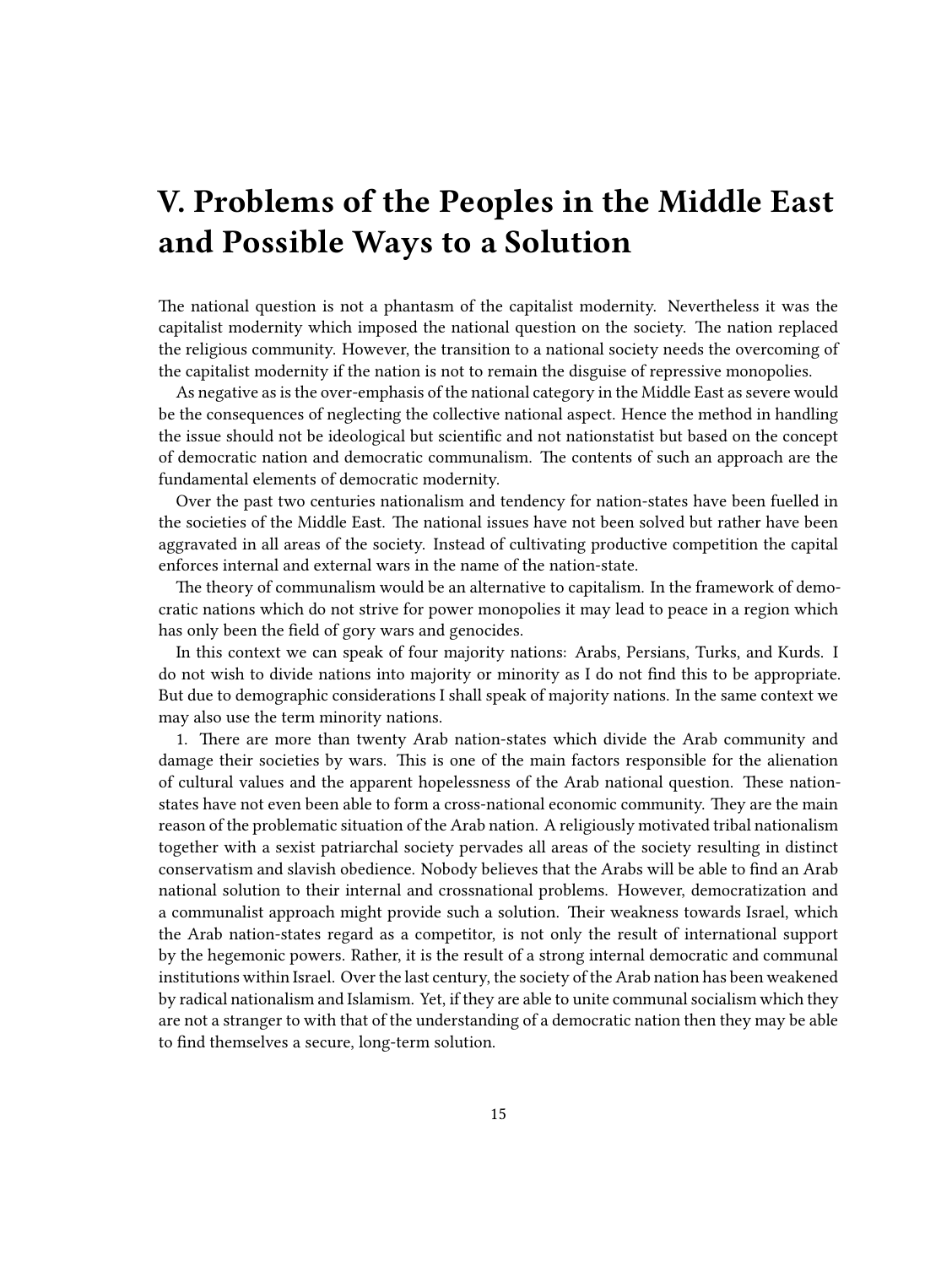2. The Turks and Turkmens form another influential nation. They share a similar understandings of power and ideology with the Arabs. They are strict nation-statists and have a profound religious and racial nationalism engraved in them. From a sociological point of view, the Turks and Turkmens are quite different. The relations between Turkmen and Turkish aristocracy resemble the tensed relations between Bedouins and Arab aristocracy. They form a stratum whose interests are compatible with democracy and communalism. The national problems are quite complex. The power strive of the nation-state, distinct nationalism and a sexist patriarchal society prevail and create a very conservative society. The family is regarded as the smallest cell of the state. Both individuals and institutions have taken in these aspects. Turkish and Turkmen communities struggle for power. Other ethnic groups are subjected to a distinct policy of subjugation. The centralist power structures of the Turkish nation-state and the rigid official ideology have prevented a solution to the Kurdish question until today. The society is made to believe that there is no alternative to the state. There is no balance between the individual and the state. Obedience is regarded as the greatest virtue

In contrast to this, the theory of the democratic modernity offers an adequate approach to all national communities in Turkey to solve their national problems. Community based project of a democratic Turkish confederation would both strengthen its internal unity and and create the conditions for a peaceful coexistence with the neighbours that it lives with. Borders have lost its former meaning when it comes to social unity. In spite of geographic boundaries today's modern communication tools allow for a virtual unity between individuals and communities wherever they are. A democratic confederation of the Turkish national communities could be a contribution to world peace and the system of democratic modernity.

3. The Kurdish national society is very complex. Worldwide, the Kurds are the biggest nation without a state of their own. They have been settling in their present settlement areas since the Neolithic. Agriculture and stock breeding as well as their readiness to defend themselves using the geographic advantages of their mountainous homeland helped the Kurds to survive as a native people. The Kurdish national question rises from the fact that they have been denied their right to nationhood. Others tried to assimilate them, annihilate them, and in the end flatly denied their existence. Not having a state of their own has advantages and disadvantages. The excrescences of state-based civilizations have only been taken in to a limited extent. This can be a benefit in the realization of alternative social concepts beyond the capitalist modernity. Their settlement area is divided by the national borders of four countries and lies in a geo-strategically important region, thus providing the Kurds a strategic advantage. The Kurds do not have the chance to form a national society through the use of state-power. Although there is a Kurdish political entity today in Iraqi-Kurdistan, it is not a nation-state but rather a parastatal entity.

Kurdistan had also been home to Armenian and Aramaic minorities before these fell victims to genocides. There are also smaller groups of Arabs and Turks. Even today there are many different religions and faiths living side by side there. There also rudiments of a clan and tribal culture while there is almost no presence of urban culture there.

All these properties are a blessing for new democratic political formations. Communal cooperatives in farming but also in the water economy and the energy sector offer themselves as ideal ways of production. The situation is also favourable for the development of an ethical political society. Even the patriarchal ideology is less deeply rooted here than in the neighbouring societies. This is beneficial for the establishment of a democratic society where women's freedom and equality are to form one of the main pillars. It also offers the conditions for the creation of a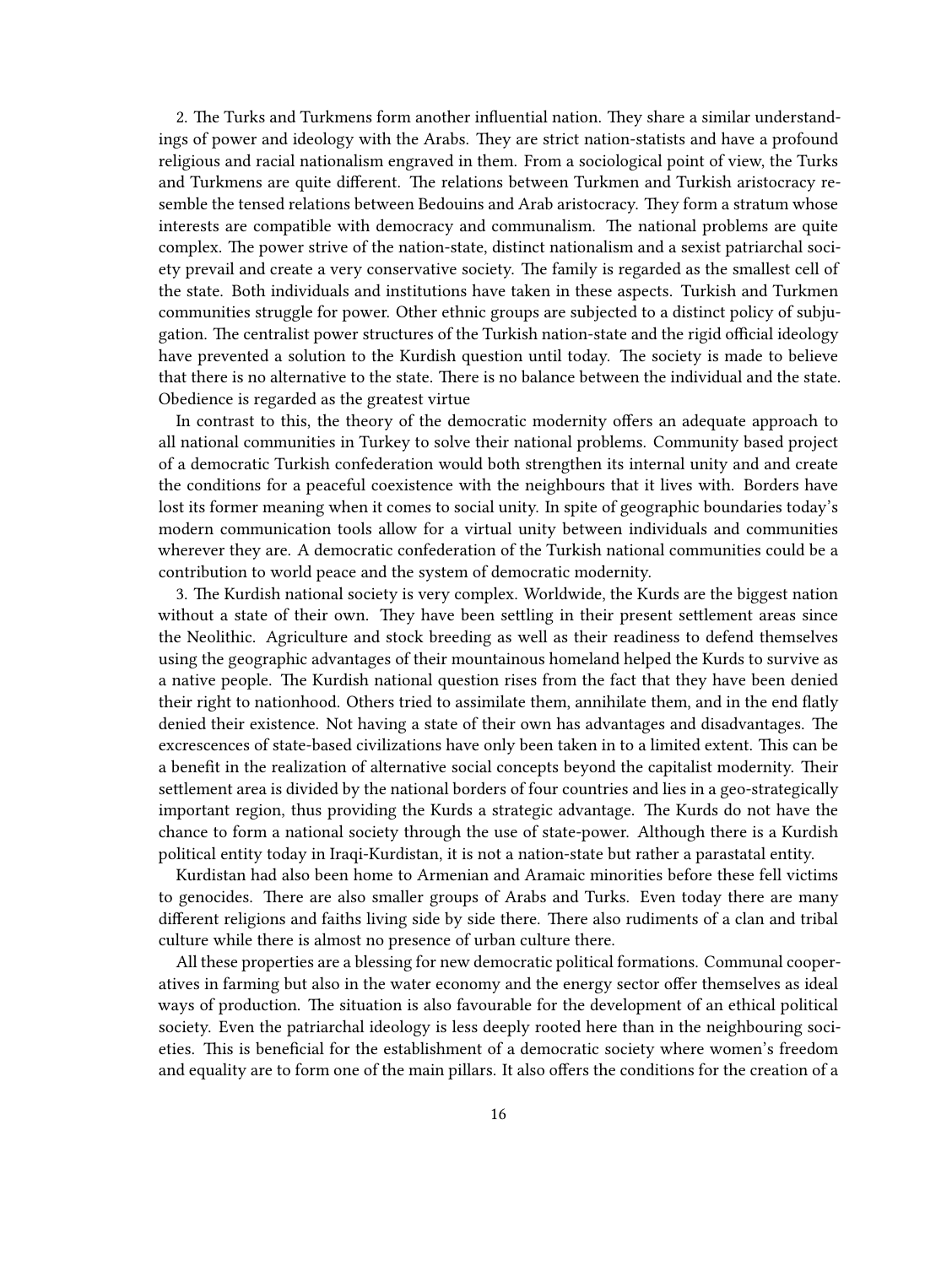democratic environment-friendly nation in line with the paradigm of the democratic modernity. The construction of a democratic nation based on multi-national identities is the ideal solution when faced with the dead-end street nation-state. The emerging entity could become a blueprint for the entire Middle East and expand dynamically into neighbouring countries. Convincing the neighbouring nations of this model shall change the fate of the Middle East and shall reinforce the chance of democratic modernity to create an alternative. In this sense, therefore, the freedom of the Kurds and the democratization of their society would be synonymous with the freedom of the whole region and its societies.

4. The reasons for today's problems of the Persian or Iranian nation can be found in the interventions of historical civilizations and the capitalist modernity. Although their original identity was a result of Zoroastrian and Mithraic tradition these have been annulled by a derivative of Islam. Manichaeism that emerged as the synthesis of Judaism, Christianity and Mohammedanism with Greek philosophy was not able to prevail against the ideology of the official civilization. Indeed, it went no further then to nurture the tradition of rebellion. It has hence converted the Islamic tradition into Shi'ah denomination and adopted it to be its latest civilizational ideology. Presently there are efforts made to modernize itself by passing the elements of capitalist modernity through its Shi'ah filter.

The Iranian society is multi-ethnic and multi-religious and blessed with a rich culture. All national and religious identities of the Middle East can be found there. This diversity is in strong contrast to the hegemonic claim of the theocracy, which cultivates a subtle religious nationalism and the ruling class does not shrink back from anti-modernist propaganda whenever it serves their interests. Revolutionary and democratic tendencies have been integrated by the traditional civilization. A despotic regime skilfully governs the country. The negative effects of American and European sanctions are not negligible here.

Despite strong centralist efforts in Iran, from the grass-roots already some kind of federalism exists. When elements of democratic civilisation and federalist elements including Azeris, Kurds, Baluchis, Arabs, and Turkmens intersect, the project of a "Democratic Confederation of Iran" can emerge and become attractive. Women's movement and communal traditions will play a special role here

5. The Armenian national question contains one of the greatest tragedies that the progress of the capitalist modernity has brought about in the Middle East. The Armenians are a very old people. They shared much of their settlement area with the Kurds. While the Kurds live primarily on agriculture and animal husbandry the Armenians engaged in arts and crafts. Just like the Kurds, the Armenians cultivated a tradition of self-defence. Apart from some short episodes the Armenians never successfully founded a state. They rely on Christian culture which gives them their identity and their faith in salvation. Because of their religion they often suffered repression at the hands of the Muslim majority. Hence, the emerging nationalism bore fruit with the Armenian bourgeoisie. Soon there were differences with the Turkish nationalists eventually ending in the genocide of the Armenians by the Turks.

Apart from the Jews the Armenians are the second-largest people which live primarily in the Diaspora. The foundation of an Armenian state in the west of Azerbaijan, however, did not solve the Armenian national question. The consequences of the genocide can hardly be put into words. The search for the lost country defines their national psyche and is at the heart of the Armenian question. The issue is aggravated by the fact that these areas have been settled by other people since then. Any concepts based on a nation-state cannot offer a solution. There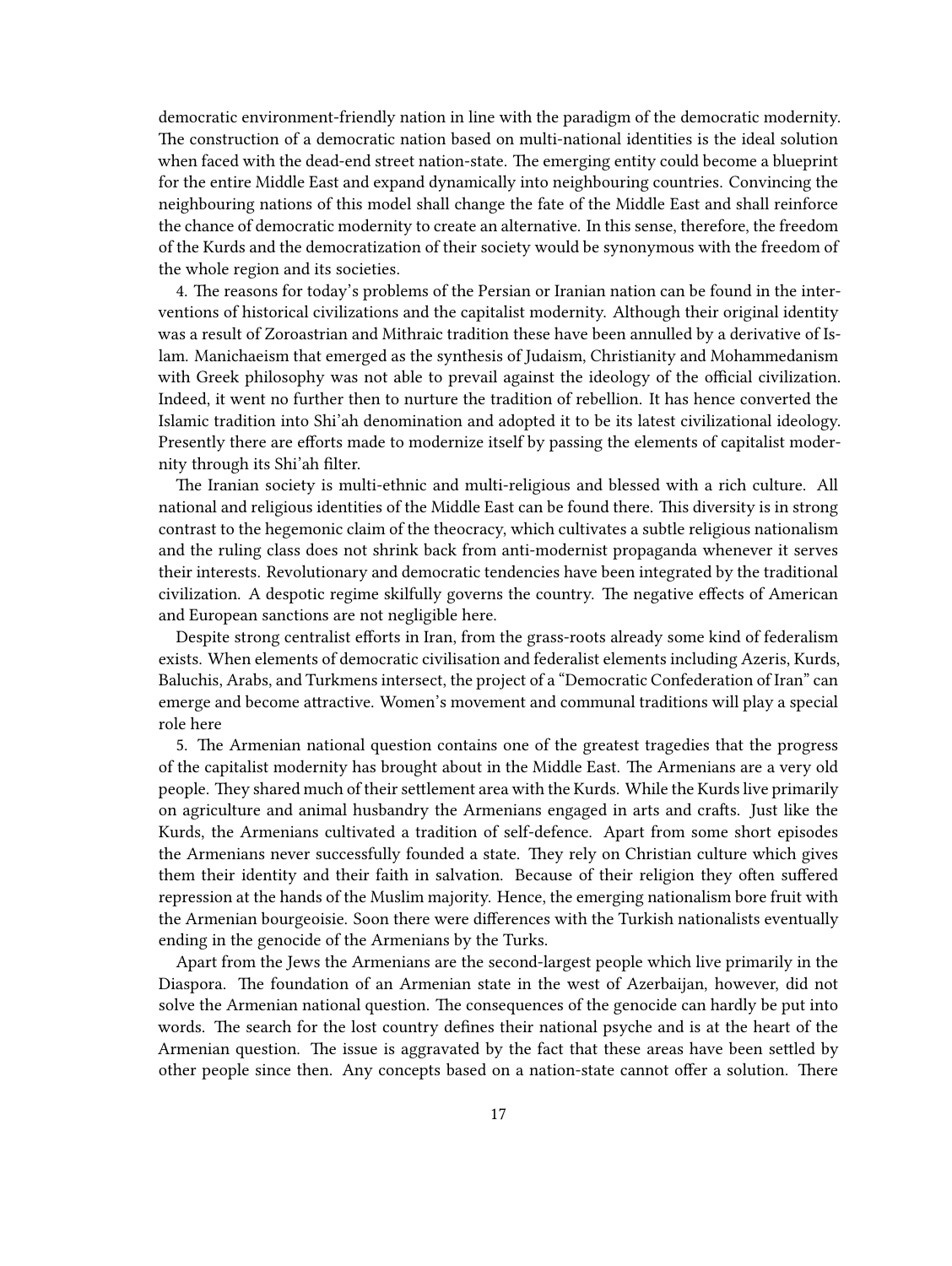is neither a homogenous population structure there nor any clear borders as is required by the capitalist modernity. The thinking of their opponents may be fascist; however, it is not enough to only bring the genocide to one's mind. Confederate structures could be an alternative for the Armenians. The foundation of a democratic Armenian nation in line with the paradigm of the democratic modernity promises the Armenians an opportunity to reinvent themselves. It could enable them to return to their place in the cultural plurality of the Middle East. In the event that they renew themselves under the Armenian democratic nation not only shall they continue to play their historical role within the Middle East culture but they shall also find the right path to liberation.

6. In modern times the Christian Arameans (Assyrians) also suffered the fate of the Armenians. They too are one of the oldest people in the Middle East. They shared a settlement area with the Kurds but also with other people. Like the Armenians they suffered from repression by the Muslim majority paving the way for European-style nationalism among the Aramean bourgeoisie. Eventually the Arameans too fell victims to genocide at the hands of the Turks under the leadership of the fascist Committee of Unity and Progress. The collaborationist Kurds lent a helping hand in this genocide. The question of Aramean national society has its roots in the civilization but has also developed further with Christianity and ideologies of modernity. For a solution there is a need for a radical transformation of the Arameans. Their real salvation may be to break away from the mentality of classical civilization and capitalist modernity and instead embrace democratic civilization and renew their rich cultural memory as an element of democratic modernity in order to re-construct themselves as the "Aramean Democratic Nation".

7. The history of the Jewish people also gives expression to the overall problematic cultural history of the Middle East. The search for the backdrop of expulsion, pogroms and genocide amounts to balancing the accounts of the civilizations. The Jew-ish community has taken up the influences of the old Sumerian and Egyptian cultures as well as those of regional tribal cultures. It has contributed a lot to the culture of the Middle East. Like the Arameans they fell victims to extreme developments of modernity. Against this background, intellectuals of Jewish descent developed a complex point of view towards these issues. However, this is by far not enough. For a solution of the problems as they exist today a renewed appropriation of the history of the Middle East is needed on a democratic basis. The Israeli nationstate is at war since its foundation. The slogan is: an eye for an eye. Fire cannot be fought by fire, though. Even if Israel enjoys relative security thanks to its international support, this is not a sustainable solution. Nothing will be permanently safe as long as the capitalist modernity has not been overcome.

The Palestine conflict makes it clear that the nation-state paradigm is not helpful for a solution. There has been much bloodshed; what remains is the difficult legacy of seemingly irresolvable problems. The Israel-Palestine example shows the complete failure of the capitalist modernity and the nation-state.

The Jews belong to the culture bearers of the Middle East. Denial of their right to existence is an attack on the Middle East as such. Their transformation into a democratic nation just as for Armenians and Arameans would make their participation in a democratic confederation of the Middle East easier. The project of an "East-Aegean Democratic Confederation" would be a positive start. Strict and exclusive national and religious identities may evolve into flexible and open identities under this project. Israel may also evolve into a more acceptable open democratic nation. Undoubtedly though its neighbours must also go through such a transformation.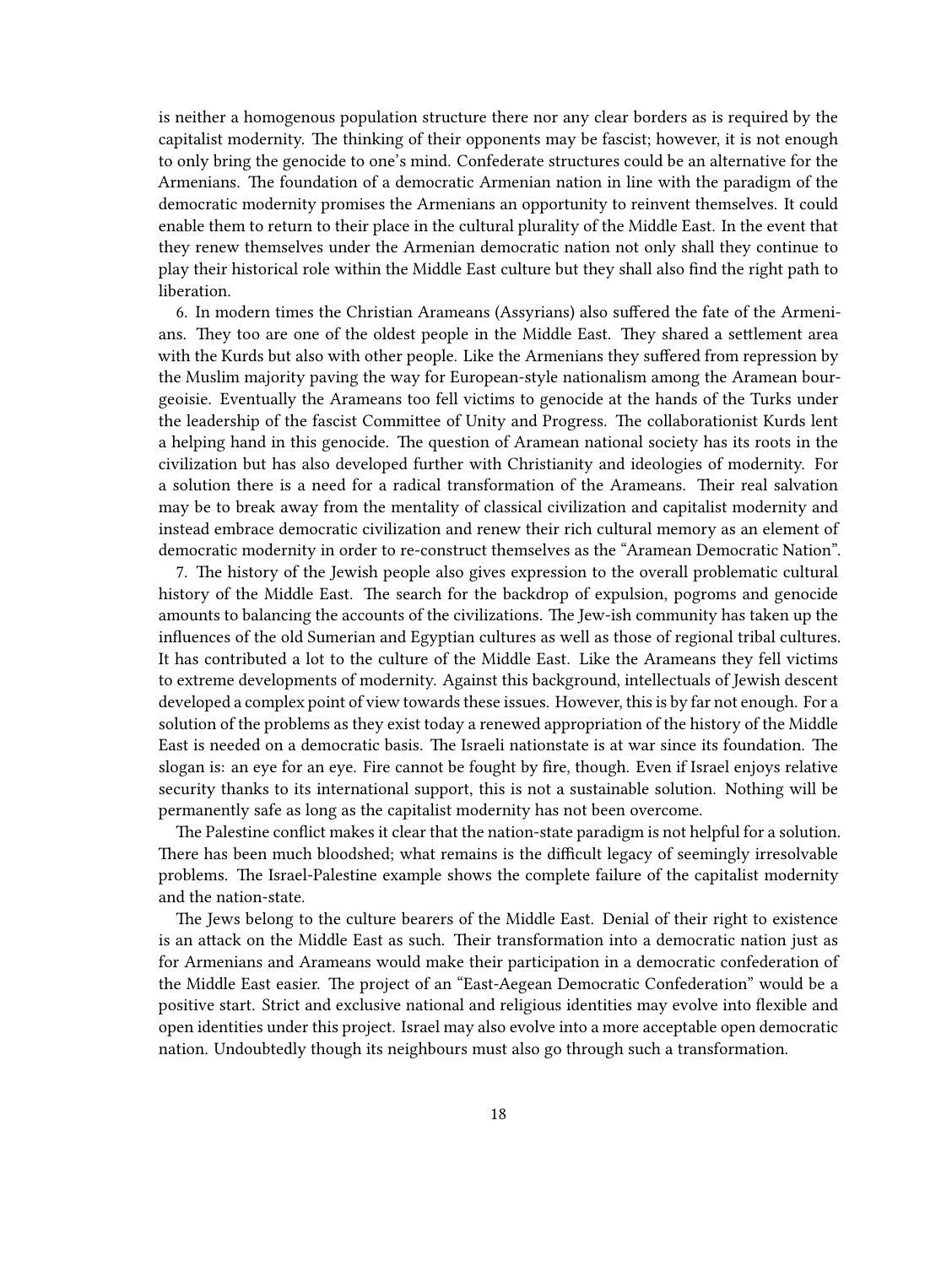Tensions and armed conflicts in the Middle East make a transformation of the paradigm of modernity seem inevitable. Without it a solution of the difficult social problems and national questions is impossible. Democratic modernity offers an alternative to the system that is unable to resolve problems.

8. The annihilation of Hellenic culture in Anatolia is a loss that cannot be compensated. The ethnic cleansing arranged by the Turkish and Greek nation-states in the first quarter of the last century has left its mark. No state has the right to drive people from their ancestral cultural region. Nevertheless, the nationstates showed their inhuman approach towards such issues again and again. The attacks on the Hellenic, Jewish, Aramean and Armenian cultures were stepped up while Islam spread throughout the Middle East. This, in turn, contributed to the decline of the Middle-Eastern Civilization. The Islamic culture has never been able to fill the emerging void. In the 19<sup>th</sup> century when the capitalist modernity advanced into the Middle East it found a cultural desert created by self-inflicted cultural erosion. Cultural diversity also strengthens the defence mechanism of a society. Monocultures are less robust. Hence, the conquest of the Middle East had not been difficult. The project of a homogeneous nation as propagated by the nation-states furthered their cultural decline.

9. The Caucasian ethnic groups also have social problems which are not insignificant. Again and again they have migrated into the Middle East and stimulated its cultures. They have unquestionably contributed to its cultural wealth. The arrival of modernity almost made these minority cultures disappear. They, too, would find their adequate place in a confederate structure.

Finally, let me state again that the fundamental problems of the Middle East are deeply rooted in the class civilization. They have tightened with the global crisis of the capitalist modernity. This modernity and its claim to dominance cannot offer any solutions not to mention a long-term perspective for the Middle-East region. The future is democratic confederalism.

Writings by Abdullah Ocalan Prison Writings: The Roots of Civilisation, London, 2007 ISBN: 978–0745326160 Prison Writings: The PKK and the Kurdish Question in the 21<sup>st</sup> Century, London, 2011 ISBN: 978–0956751409 War and Peace in Kurdistan, Cologne, 2009, PDF [www.freedom-for](http://www.freedom-for-ocalan.com/english/download/OcalanWar-and-Peace-in-Kurdistan.pdf)[ocalan.com](http://www.freedom-for-ocalan.com/english/download/OcalanWar-and-Peace-in-Kurdistan.pdf) The Road Map for Democratization of Turkey and Solution to the Kurdish Question (Summary), Cologne, 2011, PDF [www.freedom-for-ocalan.com](http://www.freedom-for-ocalan.com/english/download/Abdullah_Ocalan_-_The_Road_Map_-_Summary.pdf)